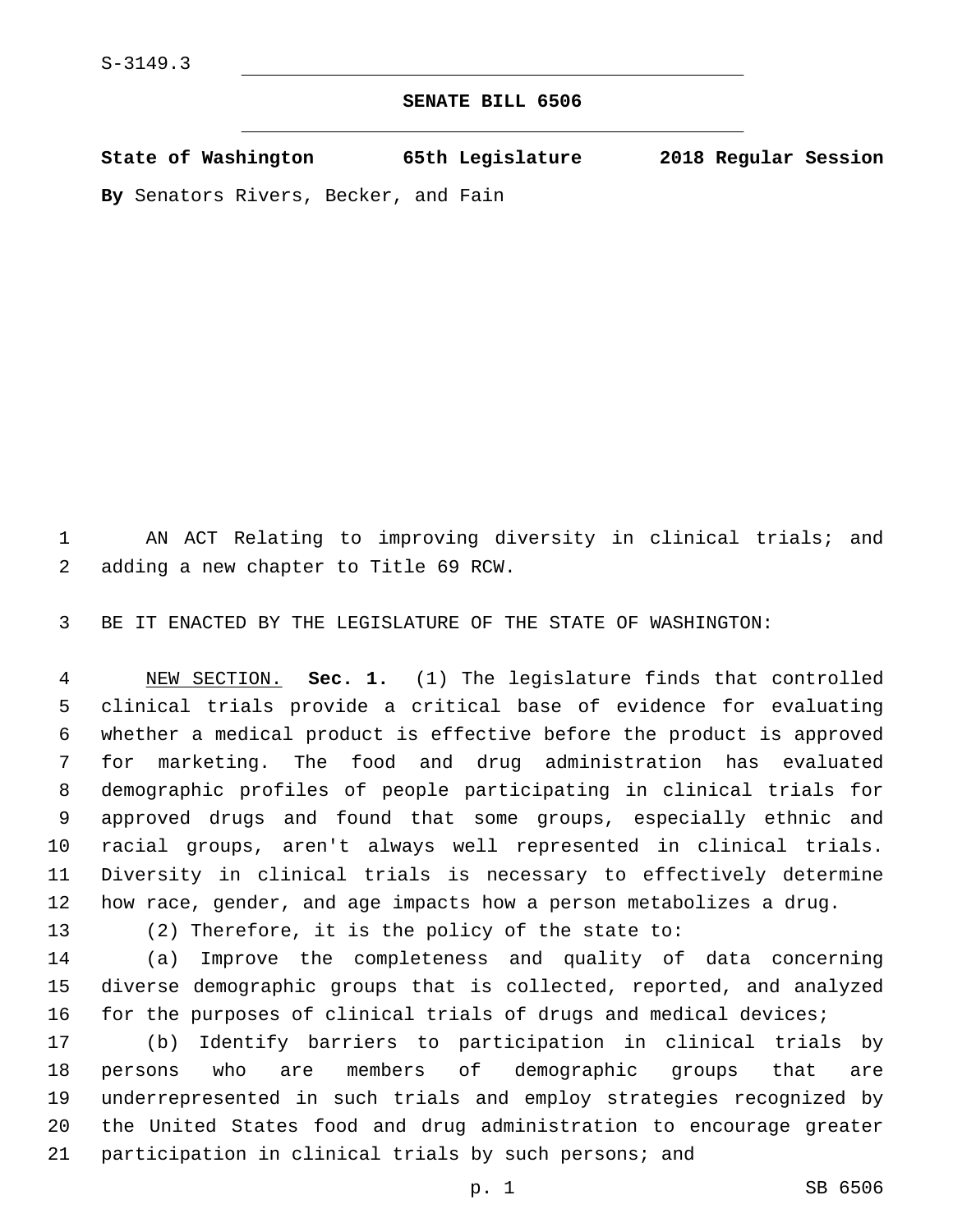(c) Make data concerning demographic groups that is collected, reported, and analyzed for the purposes of clinical trials more 3 available and transparent.

 NEW SECTION. **Sec. 2.** The definitions in this section apply throughout this chapter unless the context clearly requires otherwise.

 "Washington state review board" or "review board" means the Washington state institutional review board, established pursuant to 45 C.F.R. Part 46, which is the designated institutional review board for the department of social and health services, the department of health, the department of labor and industries, and other state 12 agencies.

 NEW SECTION. **Sec. 3.** (1) The Washington state review board must establish a diversity in clinical trials program to encourage participation in clinical trials of drugs and medical devices by persons who are members of demographic groups that are underrepresented in clinical trials. In developing this program, the review board may:

 (a) Review the most recent version of "Collection of Race and Ethnicity Data in Clinical Trials — Guidance for Industry and Food and Drug Administration Staff," published by the United States food 22 and drug administration;

 (b) Collaborate with medical facilities, health authorities, and other local governmental entities, nonprofit organizations, and scientific investigators and institutions that are performing research relating to drugs or medical devices to assist such investigators and institutions in identifying and recruiting persons who are members of underrepresented demographic groups to participate 29 in clinical trials;

(c) Establish and maintain a web site that:30

 (i) Provides information concerning methods recognized by the United States food and drug administration for identifying and recruiting persons who are members of underrepresented demographic 34 groups to participate in clinical trials; and

 (ii) Contains links to web sites maintained by medical facilities, health authorities, and other local governmental entities, nonprofit organizations, and scientific investigators and